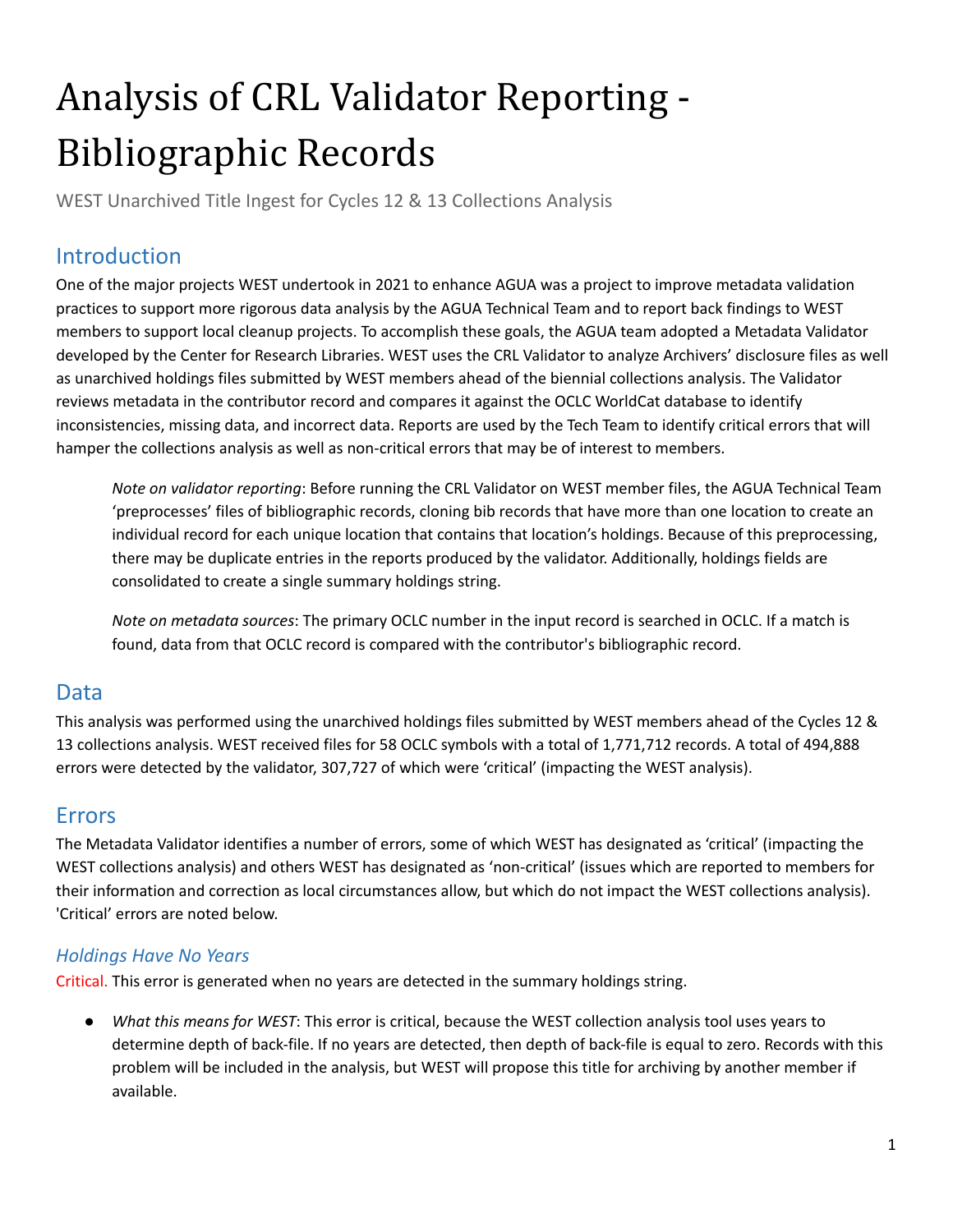- *What this means for the data owner*: Members are not asked to update their records. Cataloging practices do not require that years are included in holdings notation unless years are on the piece being described. Some institutions add years in square brackets to aid in discovery, the square brackets indicating that the years are known, but are not on the piece itself.
- ● *Solution*: WEST should investigate means of calculating volumes which either supplements or replaces year detection.

#### *ISSN Mismatch With OCLC*

 This error is generated when either a primary ISSN is lacking (022\$a) or the value doesn't match with what's expressed in the matching OCLC record.

- *What this means for WEST*: WEST uses the OCLC number from the input record to search OCLC and harvest any relevant control numbers from the matching OCLC record, including ISSN (022\$a\$l and linking data fields' \$x.) Therefore an absent or incorrect ISSN is of no consequence, unless the record also lacks an OCLC number.
- *What this means for the data owner*: It is strongly encouraged that contributors update their records which either lack or have incorrect ISSN numbers, as this will affect local discovery, data control, and record management.
- *Solution*: The data owner should upgrade records to include/correct ISSNs where needed.

#### *No OCLC Number*

Critical. This error is generated when the input record lacks a primary OCLC number.

- *What this means for WEST*: WEST uses the OCLC number (either primary or merged value) to harvest an array of control numbers from the OCLC record, including OCLC numbers, LCCN, and ISSNs from both primary fields and from linking data fields. These values are used through various processes to match with Ulrichs to assign a Journal Family ID. Where a primary OCLC number is lacking, WEST is unable to access the full array of possible match points,significantly diminishing the chances that a record will match with a journal family in Ulrichs.
- *What this means for the data owner*: Members are strongly encouraged to update their records lacking OCLC numbers, not just for WEST but for local discovery, local data control, and record management.
- *Solution*: The data owner should upgrade records to include OCLC numbers where lacking.

#### *Holdings Out of Range*

 Critical. This error is generated when detected holdings (years) fall outside of the matching OCLC record's fixed date fields in the 008.

- *What this means for WEST*: Detected depth of holdings may be deeper for that title than what is actually accurate. Volumes held by related titles (succeeding and preceding) may be lacking altogether, or less than what is accurate.
- *What this means for the data owner*: Local discovery of volumes held by individual titles will be compromised. Succeeding and preceding titles may be lacking from the catalog. While these titles may be added to a "primary" record for discovery purposes, the catalog will lack the added richness of these individual records.
- ● *Solution*: The data owner should review holdings and move volumes to existing records or new records as needed.

#### *OCLC Merged Number*

 This error is generated when the input primary OCLC number matches with the correct record, but has matched on a merged OCLC number.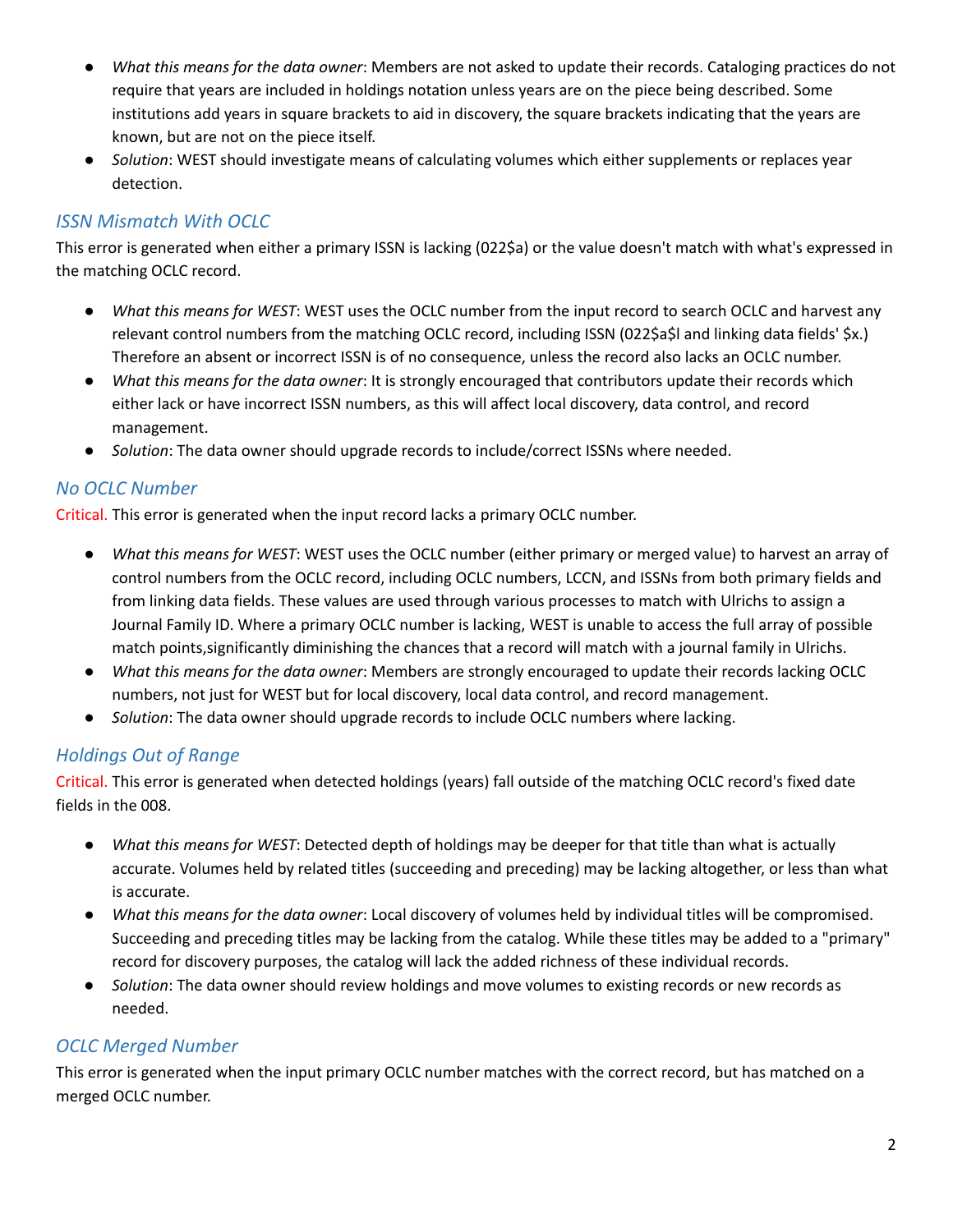- *What this means for WEST*: This has no effect on WEST processes. WEST captures the entire OCLC number "set" in order that both primary and any merged (cross-reference) OCLC number can be used to match with the correct OCLC record.
- *What this means for the data owner*: The data owner need not make any changes to their records for WEST purposes. However, they may want to update these records with a fresh OCLC copy. A merged primary number may indicate that the record is old, and fresh copy would provide significant enhancements. If OCLC record ingest in a local catalog is not set up to consider both primary and merged numbers for match purposes, a merged primary may signal a need to review to be sure that the catalog does not contain "duplicate" bibliographic records that should be merged.
- *Solution*: None needed.

#### *Serial Type Not Periodical*

 This error is generated when the matching OCLC record is coded for something other than periodical (not blank, \, m, p, -, |) See 008/21, continuing resources.

- *What this means for WEST*: We do not ask that materials be excluded by serial type.
- *What this means for the data owner*: Since we do not ask that materials be excluded by serial type, there is no action required.
- *Solution*: None needed.

#### *Invalid Form of Item*

 This error is generated when the matching OCLC record is coded for something other than physical print, (blank, \, r, -) See 008/23, continuing resources.

- *What this means for WEST*: We ask that only records for physical print materials be submitted with unarchived title files. Form being something other than physical print, i.e., microform, electronic, online, etc., indicates that the record isn't a physical print description record. This may affect Ulrichs journal family matching, or other control number matching processes down the line, especially if these same records are used with disclosed WEST archived holdings.
- *What this means for the data contributor*: Multi-format records should not be used as they adversely affect downstream processes in organizations like WEST and HathiTrust. In some respects they make discovery easier for end-users, but in others they do not. For example, material type filters employed by end users may exclude online, microform, or print holdings depending upon the type desired. Print records, on the other hand, may merely be badly coded either locally, or also in OCLC. Note that correctly coded, non print records may have been submitted with non-print holdings, in which case there is no error. These holdings will generally be excluded using location criteria, so can be ignored.
- ● *Solution*: Data owners should correct badly coded records both locally and in OCLC where needed, and/or pick apart multi-format records and either move holdings to existing records, or to new records. Where records are non-print with non-print holdings attached, consideration can be given to excluding these in future.

#### *Invalid Carrier Type*

 This error is generated when MARC 338 contains a carrier type that is not consistent with a hard copy print record. Carrier type and form of item are generally in sync. When they are not, it indicates a miscode in one or the other. When in sync, it will indicate that a non-print record was used with print holdings, or that non-print holdings were submitted.

 ● *What this means for WEST*: WEST asks that only records for physical print materials be submitted with unarchived title files. Carrier type indicating something other than physical print, indicates that the record isn't a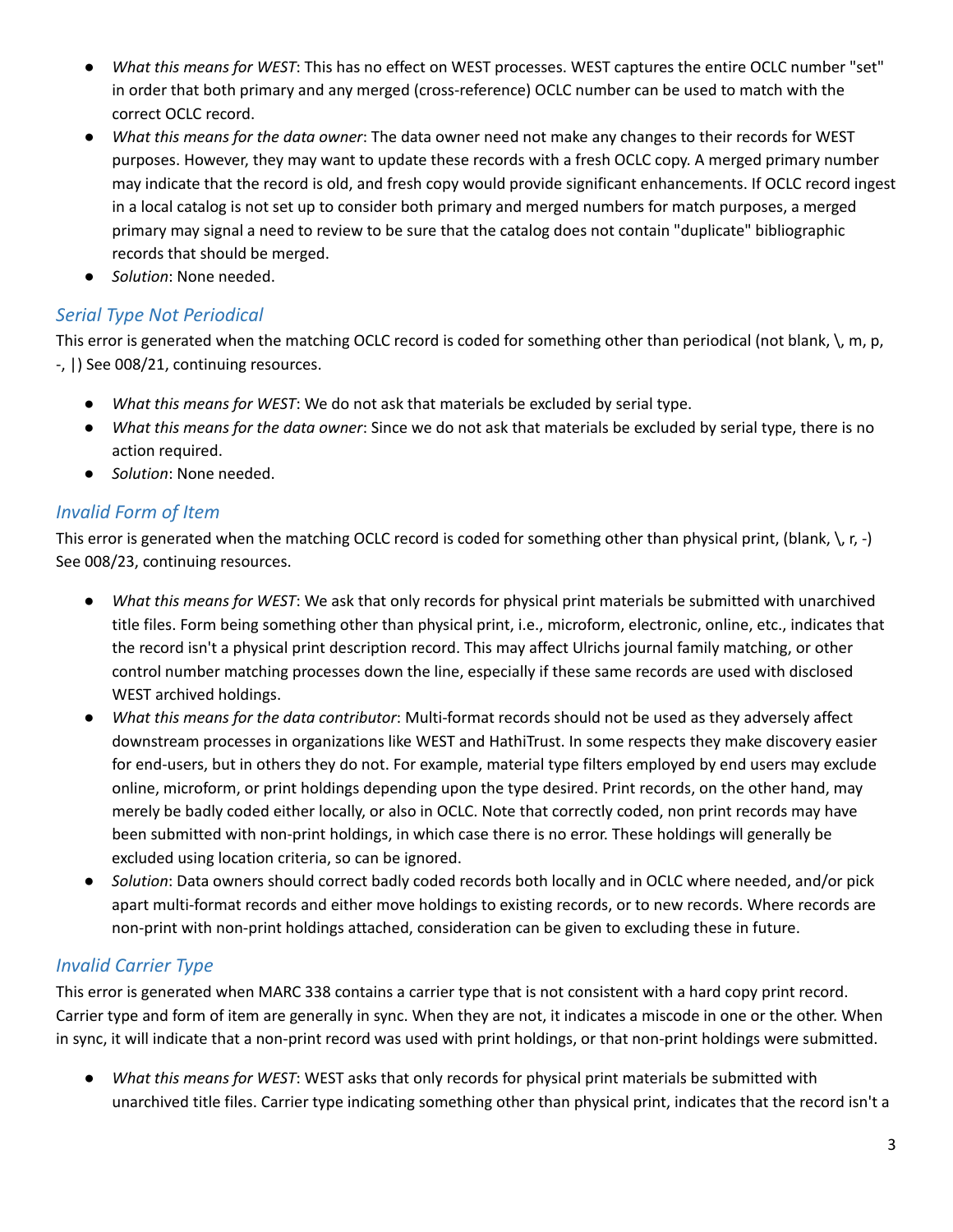physical print description record. This may affect Ulrichs journal family matching, or other control number matching processes down the line, especially if these same records are used with disclosed WEST archived holdings.

- *What this means for the data contributor*: Multi-format records should not be used as they adversely affect downstream processes in organizations like WEST and HathiTrust. In some respects they make discovery easier for end-users, but in others they do not. For example, material type filters employed by end users may exclude online, microform, or print holdings depending upon the type desired. Print records, on the other hand, may merely be badly coded either locally, or also in OCLC. Note that correctly coded, non print records may have been submitted with non-print holdings, in which case there is no error. These holdings will generally be excluded using location criteria, so can be ignored.
- ● *Solution*: Data owners should correct badly coded records both locally and in OCLC where needed, and/or pick apart multi-format records and either move holdings to existing records, or to new records. Where records are non-print with non-print holdings attached, consideration can be given to excluding these in future.

#### *Title Mismatch*

 Critical. This error is generated when the title in the input file differs significantly from the title in OCLC. Titles are considered to be matched if 90% of the characters in whichever is the shorter of the two matches the longer title.

- *What this means for WEST*: This is a critical error, as it indicates that the OCLC number in the input record is not the correct OCLC number for that title. Because of WEST's other processes in harvesting control numbers based on the input primary OCLC number, this will adversely affect matching with Ulrichs.
- *What this means for the data owner*: These should be reviewed and corrected as soon as possible by the data owner as this has such a profound effect on downstream processes for organizations such as WEST and HathiTrust, or any batch automation data exchange with OCLC.
- ● *Solution*: Review and correct any OCLC numbers and other bibliographic data associated with title mismatches as soon as possible.

#### *Bib Level Not Serial*

This error indicates that Leader byte 07, bibliographic level was something other than "s" serial in the OCLC record.

- *What this means for WEST*: WEST asks that data contributors only send serial titles. WEST does not drop these from loading or processing, however, as they tend to be miscoded rather than actual monographic titles.
- *What this means for the data owner*: Miscoded records may affect data discovery and data management. Filtering results sets for serials, for example, may not work correctly if records are miscoded as monographs.
- *Solution*: These records should be reviewed both locally and in OCLC and corrected where needed.

#### *No OCLC Match*

Critical. This error indicates that no match was found for the OCLC number given in the input record with OCLC.

- *What this means for WEST*: Since WEST relies so heavily on OCLC number, this is considered to be a critical error. It generally indicates that the number contained punctuation or other characters which kept it from matching. These may also be old Institution Record numbers (assigned to the local copy in OCLC). These records/numbers no longer exist.
- *What this means for the data owner*: Records lacking correct OCLC numbers in local systems can affect discovery, data control, and database management.
- *Solution*: The data owner should upgrade records to include/correct OCLC numbers where needed.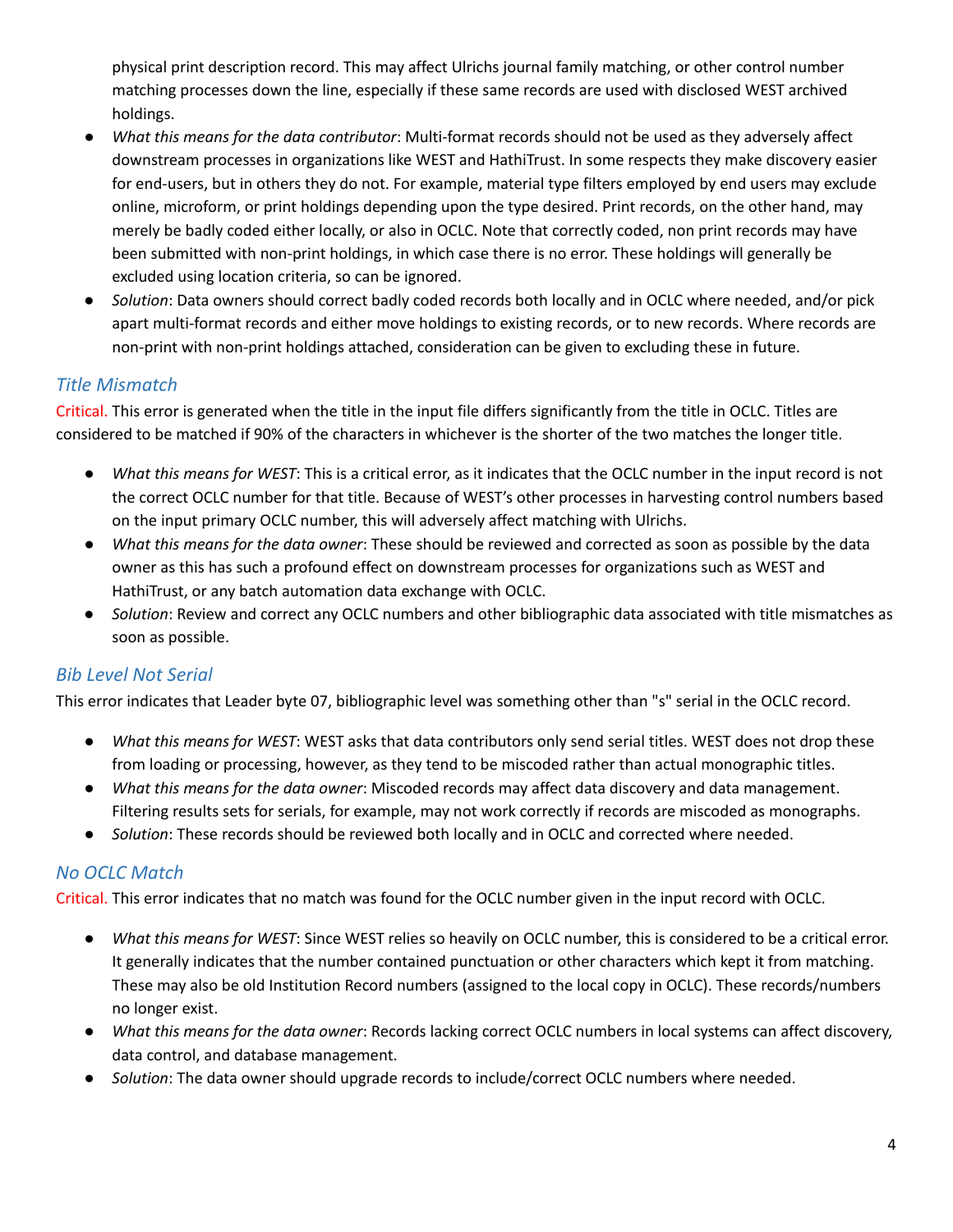#### *Invalid ISSN*

This error indicates that the input ISSN failed the algorithm for checking valid ISSNs.

- *What this means for WEST*: Since WEST looks up ISSNs for each bibliographic record with a valid input primary OCLC number, this isn't an issue; WEST harvests the current ISSN set from OCLC. Furthermore, an "invalid" ISSN may be the currently assigned and matching/legitimate ISSN in the OCLC record.
- *What this means for the data owner*: While the ISSN may fail validation, it may be the correct ISSN in the OCLC record. Still, these should be reviewed and corrected locally and in OCLC where needed. Use of the ISSN Database and referencing the hard copy may be needed in order to do so.
- *Solution*: The data owner should review and correct ISSNs both locally and in OCLC where needed.

#### *Rec Type Not Language Material*

This error indicates that Leader byte 6 is not equal to a, so is not language material.

- *What this means for WEST*: WEST asks that data contributors only send print, language, serial titles. WEST does not drop these from loading or processing, however, as they tend to be miscoded rather than actual non-language materials.
- *What this means for the data owner*: Miscoded records may affect data discovery and data management. Filtering results sets for language material (as opposed to maps or notated music), for example, may not work correctly if records are miscoded as non-language.
- *Solution*: These records should be reviewed both locally and in OCLC and corrected where needed